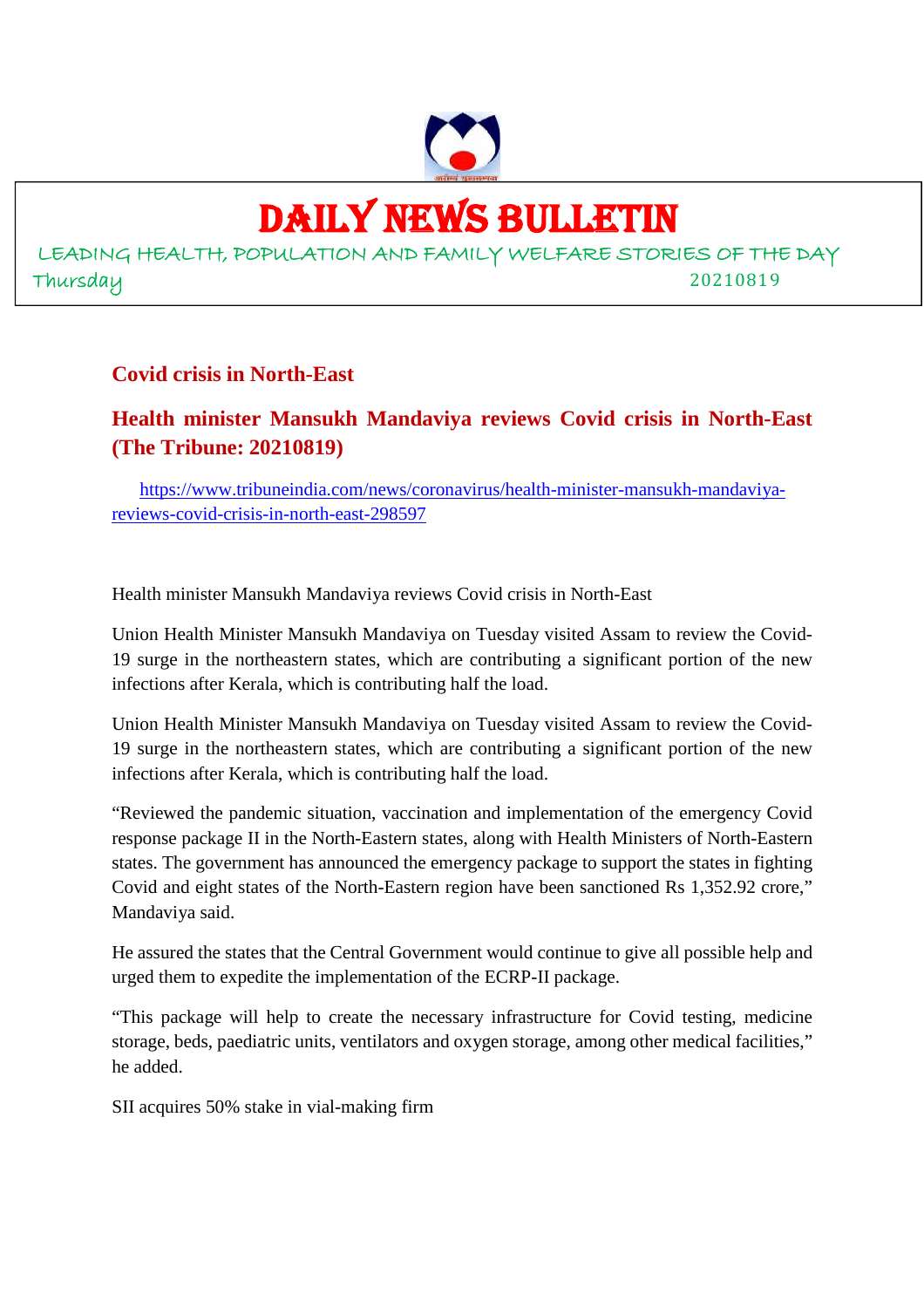The Serum Institute of India on Monday announced acquisition of 50% stake in SCHOTT Kaisha, the largest vial makers, with a view to expand its capacities to meet Covid-19 vaccine production targets by securing pharma packaging supply.

# **Vaccination**

# **Man gets 'vaccinated' through a window as queue waits outside building; video goes viral (The Tribune: 20210819)**

https://www.tribuneindia.com/news/coronavirus/man-gets-vaccinated-through-a-window-asqueue-waits-outside-building-video-goes-viral-298919

While it is not clear where the video was shot, the clip has gone viral on social media

Man gets 'vaccinated' through a window as queue waits outside building; video goes viral

A screen grab from video.

As the Covid-19 vaccination drive continues across the country, a video of a man getting the jab from a window amid a long queue has gone viral on social media.

In a 15-second clip being widely shared on social media, a man can be seen standing precariously on the edges of the wall as a person wearing rubber gloves administers the vaccine dose through the window while there is a large queue of people waiting.

While it is not clear where the video was shot, the clip has gone viral on social media and triggered several reactions among netizens. While some found the incident amusing, others wrote that getting vaccinated via such means was unsafe.

# **India records 25,166 new Covid cases,**

# **India records 25,166 new Covid cases, 437 deaths (The Tribune: 20210819)**

https://www.tribuneindia.com/news/coronavirus/india-records-25-166-new-covid-cases-437 deaths-298468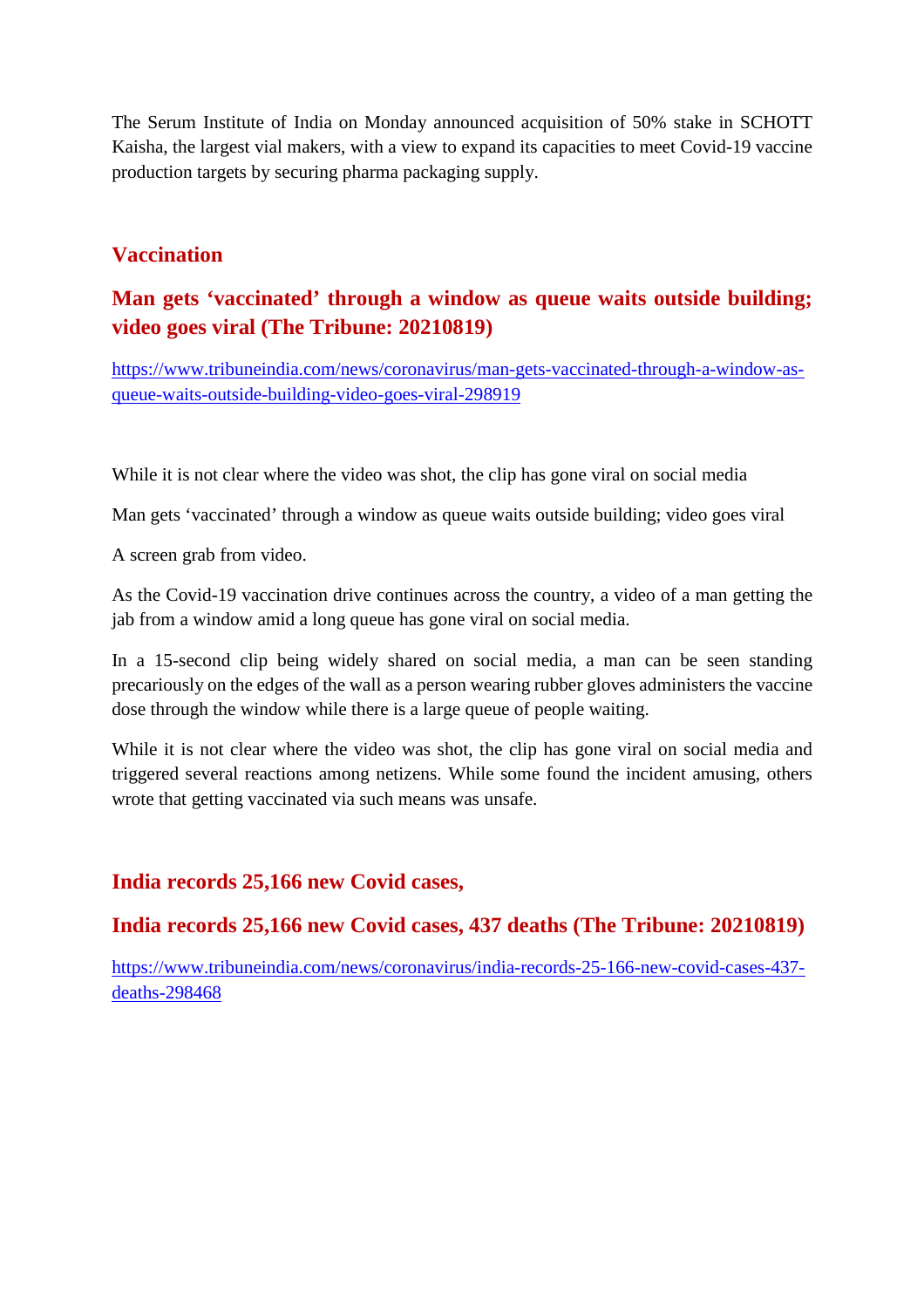India saw a single-day rise of 25,166 new Covid cases, the lowest in 154 days, taking the tally to 3,22,50,679, while the national recovery rate was recorded at 97.51 per cent, the highest since March 2020, according to the Union health ministry data updated on Tuesday.

The death toll has climbed to 4,32,079 with 437 daily fatalities, according to the data updated at 8 am.

The active cases have declined to 3,69,846, the lowest in 146 days. It comprises 1.15 per cent of the total infections, the lowest since March 2020, the health ministry said.

A reduction of 12,101 cases has been recorded in the total number of active Covid cases in a span of 24 hours.

Also, 15,63,985 tests were conducted on Monday, taking the cumulative tests conducted so far for detection of Covid in the country to 49,66,29,524. The daily positivity rate was recorded at 1.61 per cent. It has been less than three per cent for the last 22 days.

Weekly positivity rate was recorded at 1.98 per cent. It has been below three per cent for the last 53 days, according to the health ministry.

The number of people who have recuperated from the disease surged to 3,14,48,754, while the case fatality rate stands at 1.34 per cent, the data stated.

Cumulatively, 55.47 crore Covid vaccine doses have been administered under the nationwide vaccination drive so far with more than 88.13 lakh doses being administered in the last 24 hours, which is the highest ever vaccination achieved in a single day, the ministry said. PTI

# **6.7% Covid fatality rate**

# **6.7% Covid fatality rate in Punjab at all-time high (The Tribune: 20210819)**

https://www.tribuneindia.com/news/coronavirus/6-7-covid-fatality-rate-in-punjab-at-all-timehigh-299149

National avg 1.6%; cases in state lowest since outbreak last yr

6.7% Covid fatality rate in Punjab at all-time high

Even as the number of daily Covid cases as well as active cases has come down significantly in Punjab, the case fatality rate has remained at all-time high over the past one month.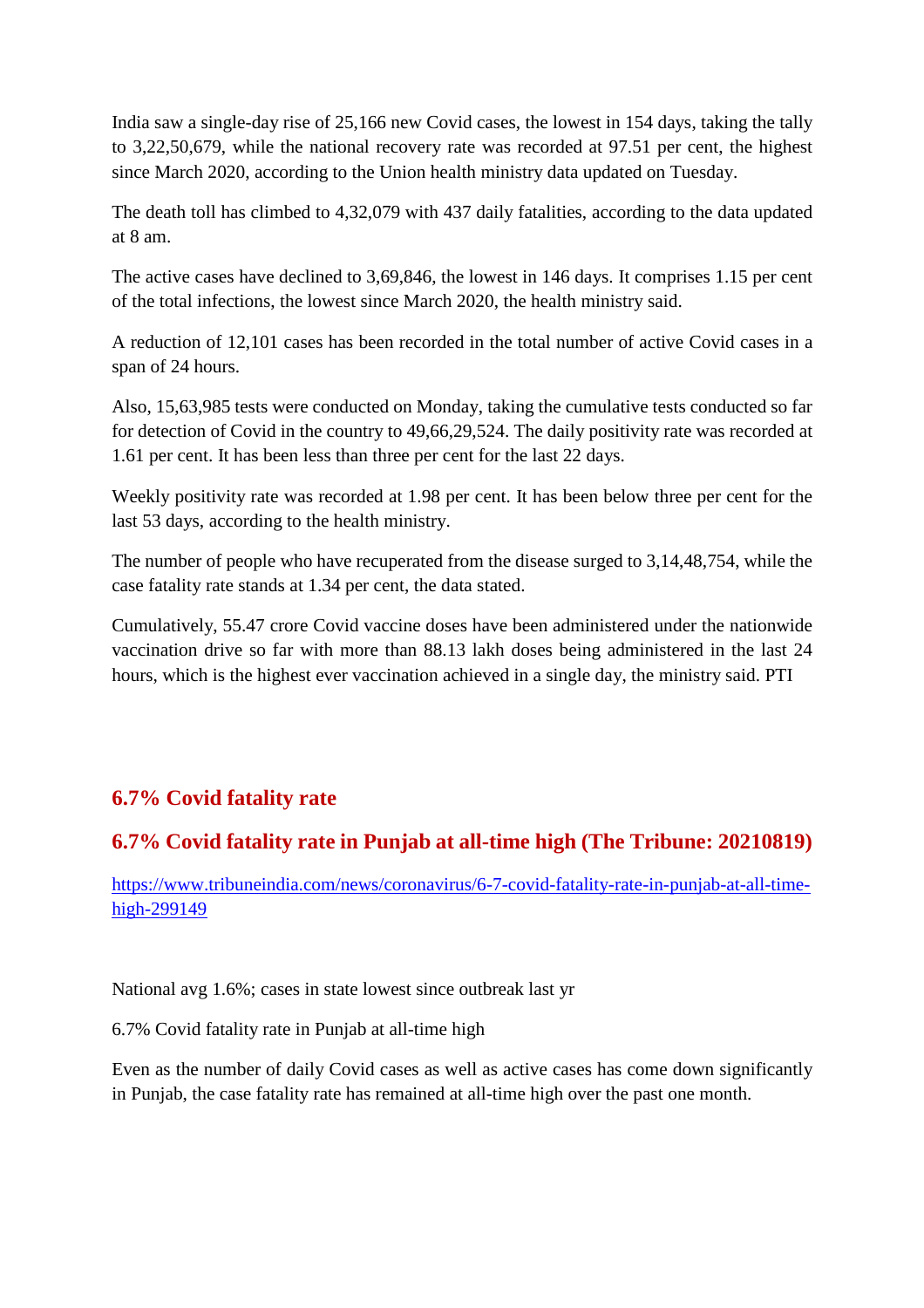Even as the number of daily Covid cases as well as active cases has come down significantly in Punjab, the case fatality rate has remained at all-time high over the past one month.

Fake Covishield in India, Uganda: WHO

The world body has asked drug regulators of the two nations to notify fake batches

As per the state Health Department, in the past one month (July 18 onwards), 1,674 new cases were reported, lowest in the span of 30 days since the virus outbreak in March last year. But the number of deaths did not decline in the same proportion. In the same period, the state reported 112 Covid deaths, registering the case fatality rate of 6.69 per cent against 1.6 per cent nationally. This has led to a slight increase in the overall case fatality rate of the state, which is now 2.7%. The same had come down to 2.4% in April. The state's fatality rate has remained above 6% since mid June.

Health officials say there is nothing to worry as the number of cases is at the lowest level. "The number of cases and deaths is low. Some of the deaths reported in the past 30 days were from the second wave," said Dr Rajesh Bhaskar, state's nodal officer.



# **Ayurvedic habits**

**Expert shares Ayurvedic habits for a healthier life (The Indian Express: 20210819)**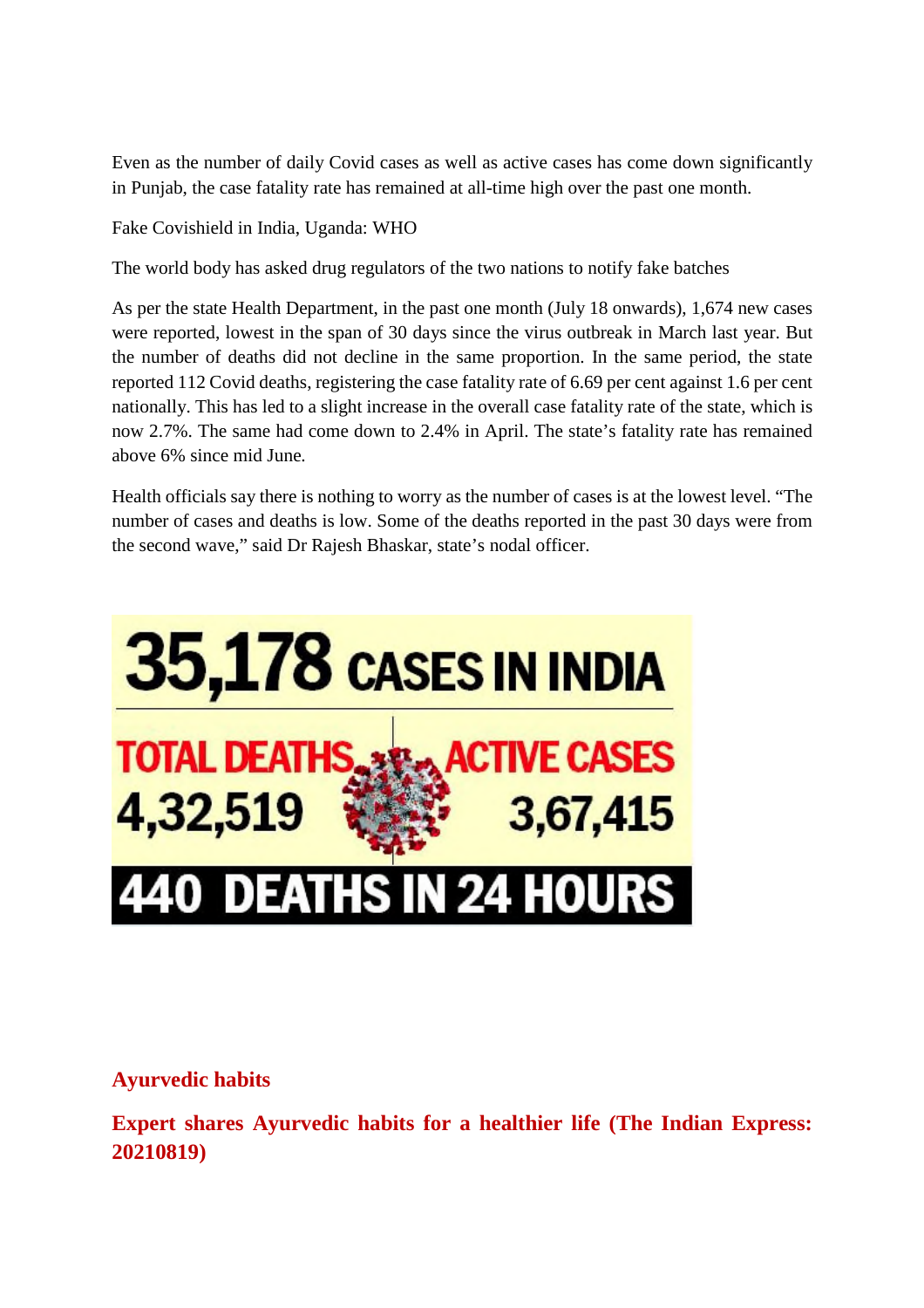https://indianexpress.com/article/lifestyle/health/adopt-these-ayurvedic-habits-to-lead-ahealthier-life-7435872/

Dr Nitika Kohli shared some important Ayurvedic habits one can adopt for a healthier life

Ayurveda, Healthy habitsExercising early in the morning can help remove stagnation in the body and can help recharge and rejuvenate. (Source: Pixabay)

Leading a fit and healthy lifestyle is not just about bringing drastic changes in your life and adopting new habits, it is also about paying attention to your daily, everyday routine. As per Ayurveda, one can lead a healthier life by following certain daily habits.

Ayurvedic expert Dr Nitika Kohli said, "It (Ayurveda) is a way of life, a daily effort in our habits. With the guidance of this ancient wisdom, we can make choices in our diet and lifestyle that will lead to health, longevity–and reaching our fullest potential in life!"

"Ayurveda encourages finding the balance between your body, mind, and spirit because all three of these spheres are connected," she added.

She took to Instagram to share few important Ayurvedic habits that one can adopt for a healthier life. Take a look.

# **Meditation**

# **Four ways in which you can create your own meditation corner at home (The Indian Express: 20210819)**

https://indianexpress.com/article/lifestyle/life-style/four-ways-in-which-you-can-create-yourown-meditation-corner-at-home-7460148/

Begin with picking an area in your house which is away from ambient noise or disturbances

meditation, meditation at home, how to meditate at home, steps to meditate at home, meditation for beginners, making a meditation corner at home, home decor, home decor for meditation, indian express newsAdd comfortable cushions and rugs for you to sit or lie down when practising breathing exercises. (Photo: Getty/Thinkstock)

The pandemic has riddled people with anxiety and stress. It has also opened up a conversation around mental health.

People, today, want to lead a more meaningful life, and practising mindfulness and meditation is a step in that direction.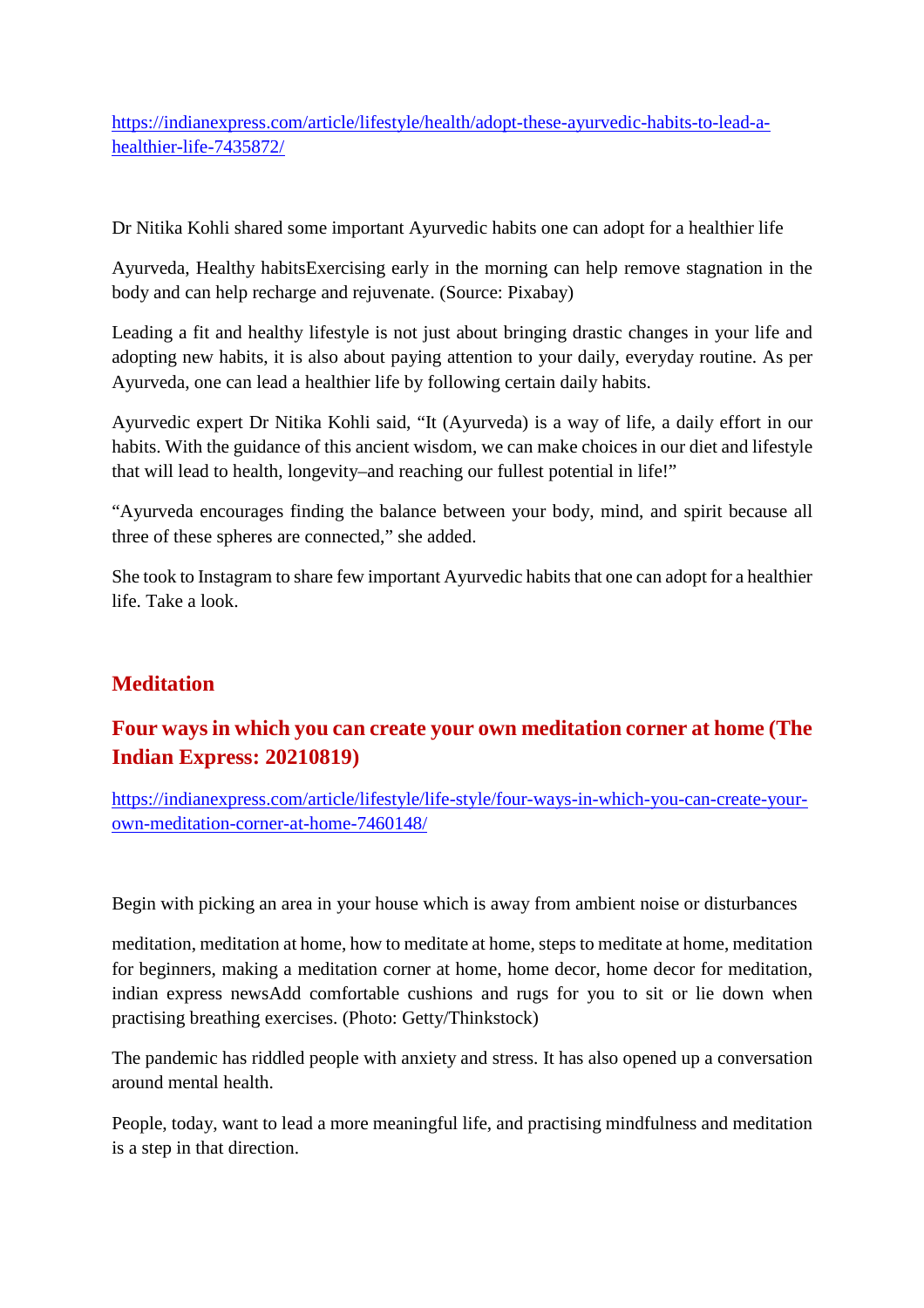According to Keyur Zaveri, the senior director of design at Furlenco, it is essential to set up the perfect corner for meditation in your house, especially since stepping out is not really the safe thing to do yet.

He shares with indianexpress.com some ways to help you create your own peaceful meditation area at home, where you can set aside some time for yourself every day. Read on.

#### 1. Choose your spot

Pick an area in your house which is away from ambient noise or disturbances from other appliances, such as your TV or workstation. You can dedicate a whole room to this, or select a cosy corner where you can sit or lie down with ease.

#### 2. Create a vibe

Get rid of any mess that's currently in your spot. Creating a personal vibe for your meditation spot helps you distinguish this area as yours and yours alone. Once you start practising this, it becomes easier for you to maintain the sanctity of the space.

A sleek diwan, with ample in-built storage and a display unit that you can adorn with plants, books, and other decor elements, is one such piece of furniture ideal for this setup. Get it on rent and this experience of setting up the space becomes even more stress-free. All you have to do is pick the ideal product, pay a nominal rent, and use it for as long as you want.

# **Diabetes and Covid 19: Self-care tips**

# **Diabetes and Covid 19: Self-care tips to manage the condition amid pandemic (The Indian Express: 20210819)**

https://indianexpress.com/article/lifestyle/health/diabetes-covid-19-self-care-tips-secondwave-blood-sugar-pandemic-7302673/

"Various studies have also confirmed that patients can get diabetes after getting infected with Covid-19 and even after they recover," said Dr Kapil Agarwal

diabetes, pandemicHere's what to do to take care of diabetes amid second wave of pandemic. (Source: Getty Images/Thinkstock)

When you get diabetes, not only does your body's blood sugar levels get affected but the insulin production level also gets compromised. People with high or unmanaged blood sugar levels have less than normal blood flow and the body has to work harder in order to harness nutrients and heal. Owing to a weakened immune system, people with diabetes are prone to catch infections and may get sick because of Covid-19, and take a longer time to recover, say experts.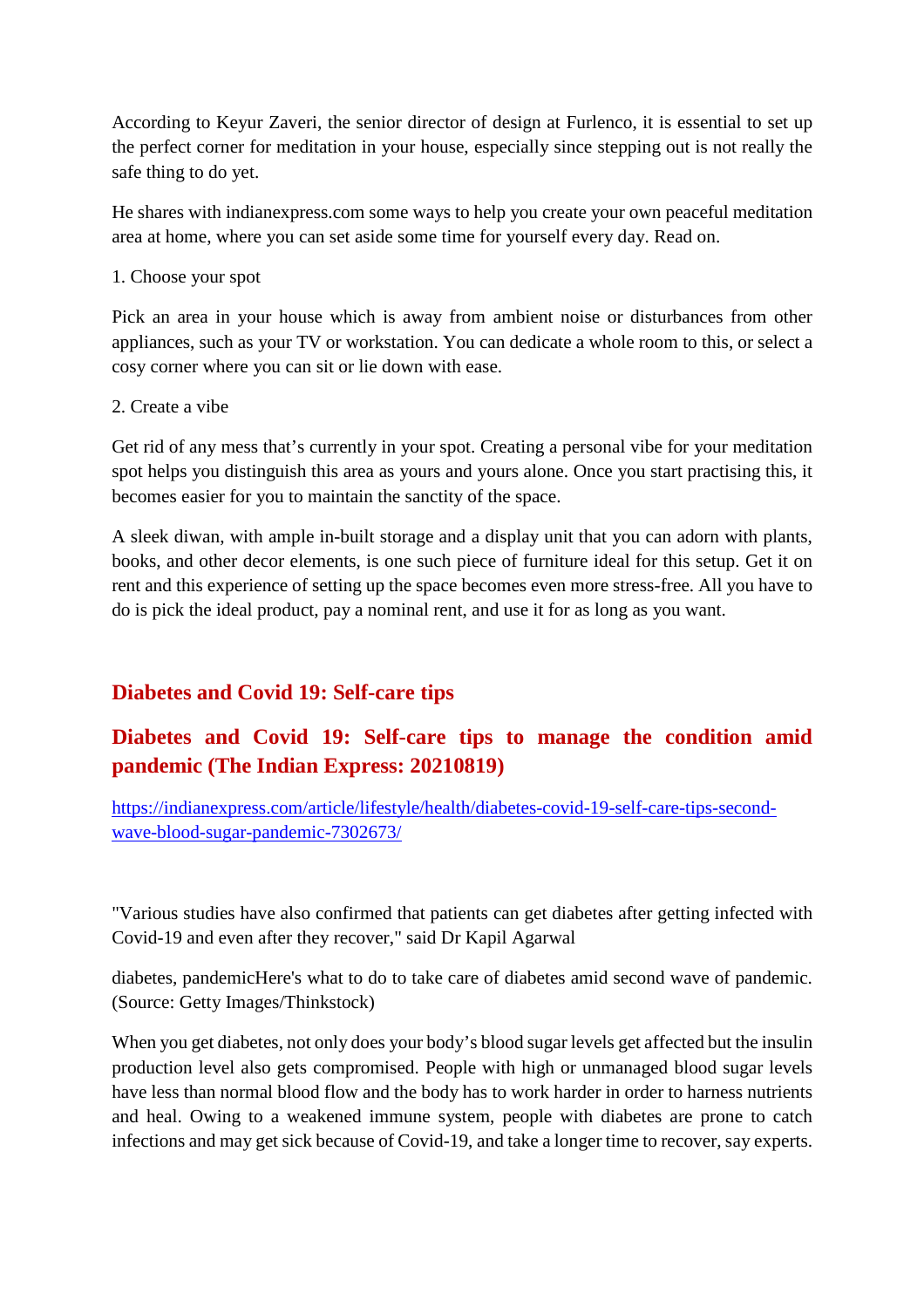"Reportedly, preliminary data from China has revealed that those with diabetes and other preexisting conditions like heart problems may encounter fatal health complications or even loss of life if they get infected with Covid-19. Various studies have also confirmed that patients can get diabetes after getting infected with Covid-19 and even after they recover," said Dr Kapil Agarwal (general surgeon) Apollo Spectra Delhi, Nehru Enclave.

A study published in the European Journal Of Clinical Nutrition suggested that diabetics who get COVID-19 are at risk of a severe disease course and mortality. Several factors like impaired immune response, heightened inflammatory response and even hypercoagulable state are responsible for increased disease severity. Not only this, pre-existing comorbidities tied to diabetes such as hypertension, coronary artery disease, and chronic kidney disease further worsen the prognosis. Even hypoglycaemia may occur during the treatment of diabetes and negatively impact the clinical outcomes.

stress, anxiety, diabetes, suhar levels, blod sugar rise lockdown, beato analysis, indianexpress, indianexpress.com Keep a check on your blood sugar levels. (Source: Getty Images/Thinkstock)

Those with diabetes must follow these essential tips during the pandemic to stay fit, mentioned Dr Agarwal.

#### Stick to a well-balanced diet

Try to eat mindfully and ensure that you include protein, good fats, and vitamins in the diet. If you have diabetes, then stay away from food that is high in carbohydrates, calories, and sugar. This means you have eat fresh fruits, vegetables, pulses and legumes. Say no to junk, spicy, oily, processed, and foods with additives.

#### Exercise on a daily basis

It is the need of the hour to stay safe at home and exercise. Opt for walking, aerobics, yoga, planks, push-ups, and pull-ups. Speak to your doctor about the exercises that you can do at home. Do not forget to stretch throughout the day. If you are working from home then work out while sitting at your desk.

#### Proper meal planning and timing

You can plan your meals with the help of a dietician. Make a list of food items that you have to eat and delete from your diet. You must buy food or snacks only after reading the nutrition label. Avoid foods that are high in salt and calories. Include a bowl of salad or soup to help you deal with insulin resistance.

#### Do not skip your medication

If you have pre-existing diabetes or insulin resistance, then be regular with your medication. Do not self-medicate. Avoid being around sick people and strictly follow Covid protocol. Make sure you wear a mask, maintain social distance and sanitise your hands from time to time. You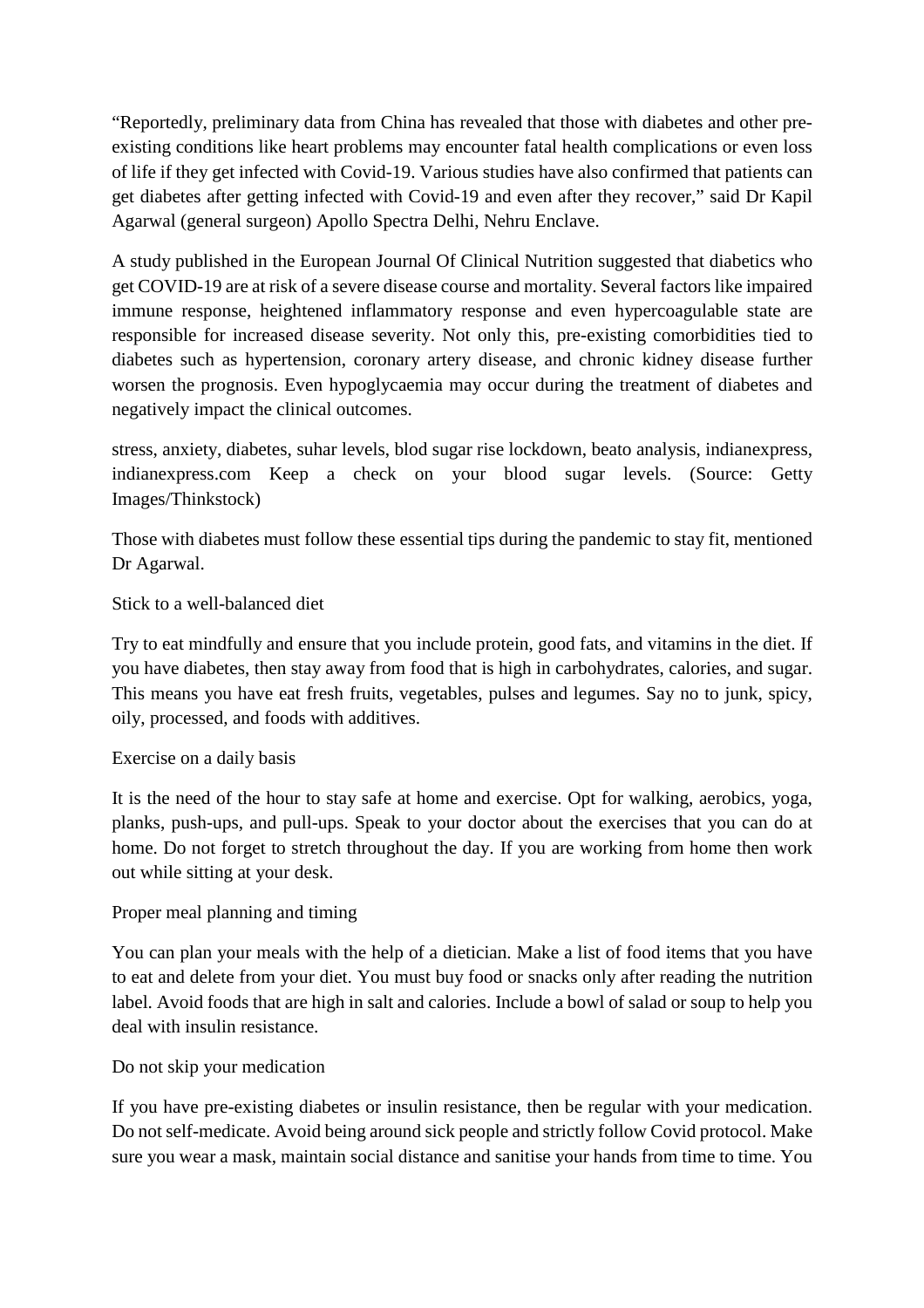will have to monitor your diabetes and stay in touch with your doctor if you notice any fluctuations in the blood sugar levels or changes in the body.

Follow a proper sleep routine

# **Covid vaccine for kids likely by Sept (Hindustan Times: 20210819)**

#### **https://epaper.hindustantimes.com/Home/ArticleView**

A coronavirus inoculation for children is likely to be approved by September, according to two officials involved in the development of the vaccines, including Bharat Biotech's managing director Krishna Ella, who said the trial phase of the clinical studies in volunteers in the 2-18 age group has been completed.

There are two vaccine candidates that have been tested among children in India: Bharat Biotech's Covaxin and Zydus Cadila's ZyCov-D. The Covaxin trial includes 525 volunteers while ZyCov-D's trials – as part of the phase II/III clinical studies – includes 1,000 volunteers in the 12-18 age group.

"Our clinical trial final phase is over. We are hoping that by either by month end or by next month we should get the license for vaccine in children. This is the only vaccine in the world that can be given to children between 2 and 18 years," Ella said in an interview to DD News on Wednesday.

A senior official from Indian Council of Medical Research's National Institute of Virology (NIV) in Pune, which collaborated with Bharat Biotech for Covaxin, said she expected the results from the studies to be out soon and an approval to follow shortly after.

"Hopefully, the results (of the trials) are going to be available very soon. These will be presented to the regulators. So, by September or just after it, we may have Covid-19 vaccines for children," said Priya Abraham, director of NIV, Pune, in an interview to India Science, a web channel of the government's Department of Science and Technology.

"...Zydus Cadila's vaccine trial is also going on. This can also be applied for children and will be made available," added Abraham.

Experts at India's drug regulator are assessing ZyCov-D's data for approval. The company has said its assessment of the clinical trials showed an efficacy rate of 66.6%.

An expert aware of the process said early data has shown some promise. "There are a few promising data sets that the experts are examining that includes the vaccine candidate of Zydus Cadila, which has been tried in around 1,000 children. Then there is data from Bharat Biotech's Covaxin trial in children that people are anticipating," this person said, asking not to be named.

The expert, who works with the central government, indicated the assessment of Covaxin may be easier since it is already in use and has established efficacy rates. "There are high hopes because Covaxin has already received the necessary approval for adults, so it will be examined for safety and immunogenicity in children."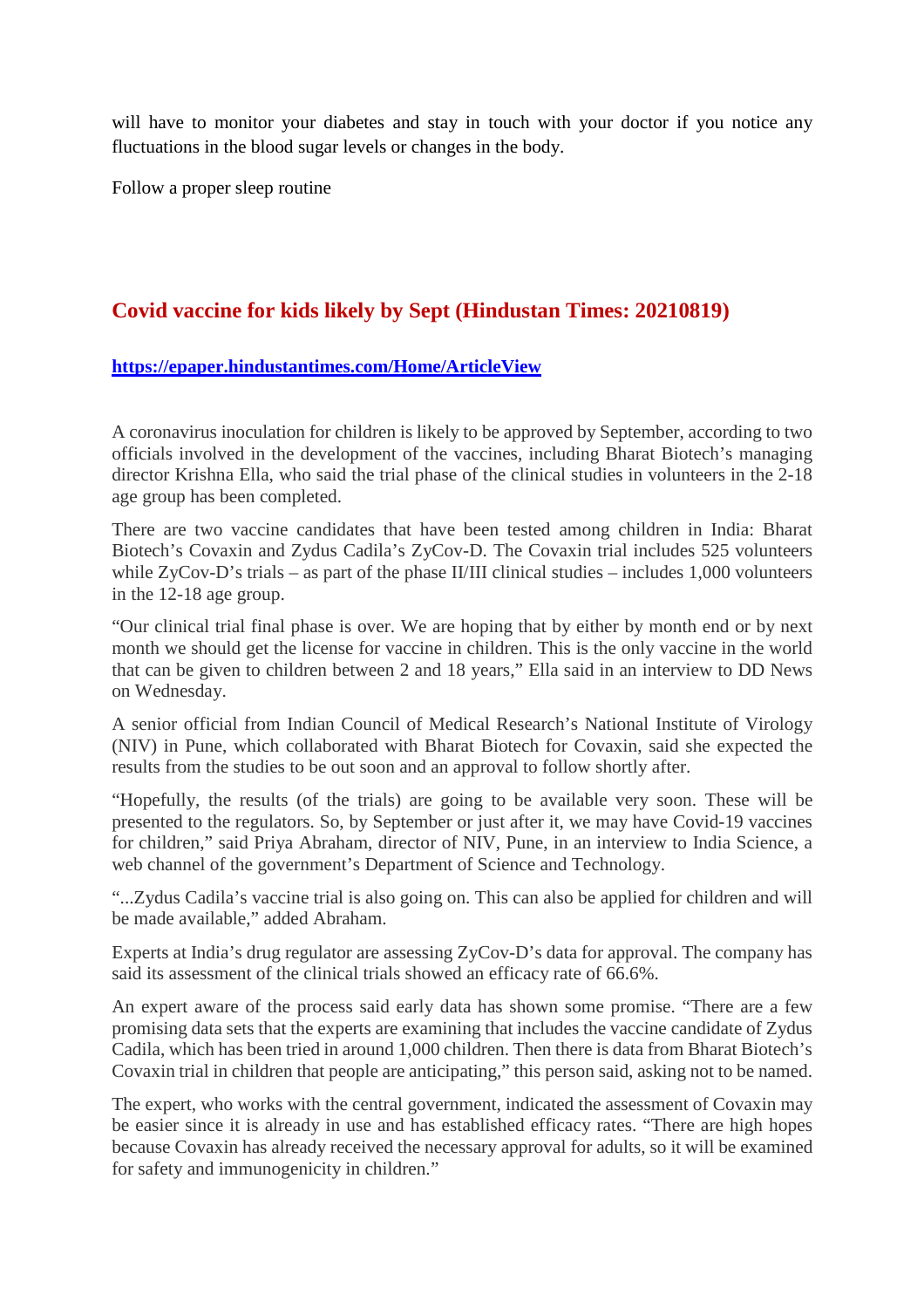Ella and Abraham also spoke on booster doses, which they both said will eventually become necessary.

According to Abraham, studies on booster doses have been going on overseas and at least seven vaccines have been tried for it. "Now, WHO (World Health Organization) has put a stop to it till more countries catch up with vaccination. This is because there is an alarming vaccine [supply] gap between high-income and low-income countries. But, in future, recommendations for boosters will definitely come," she said.

Ella took a similar position. "It is a fact; I can't lie about it that booster dose will be required. However, our priority will be to vaccinate all adults first. We are also doing trials for our nasal vaccine candidate against Covid-19, and instead of a booster dose of Covaxin we may even have the option of taking one dose of Covaxin and second dose of the nasal vaccine. It is too early to say anything conclusively at the moment; research is on," he said.

The NIV Pune director said there were no safety concerns in mixing different Covid-19 vaccines and

#### **COVID-19 } DELTA WAVE SPREADS IN AMERICA**

**COVID-19 } DELTA WAVE SPREADS IN AMERICA(Hindustan Times: 20210819)**

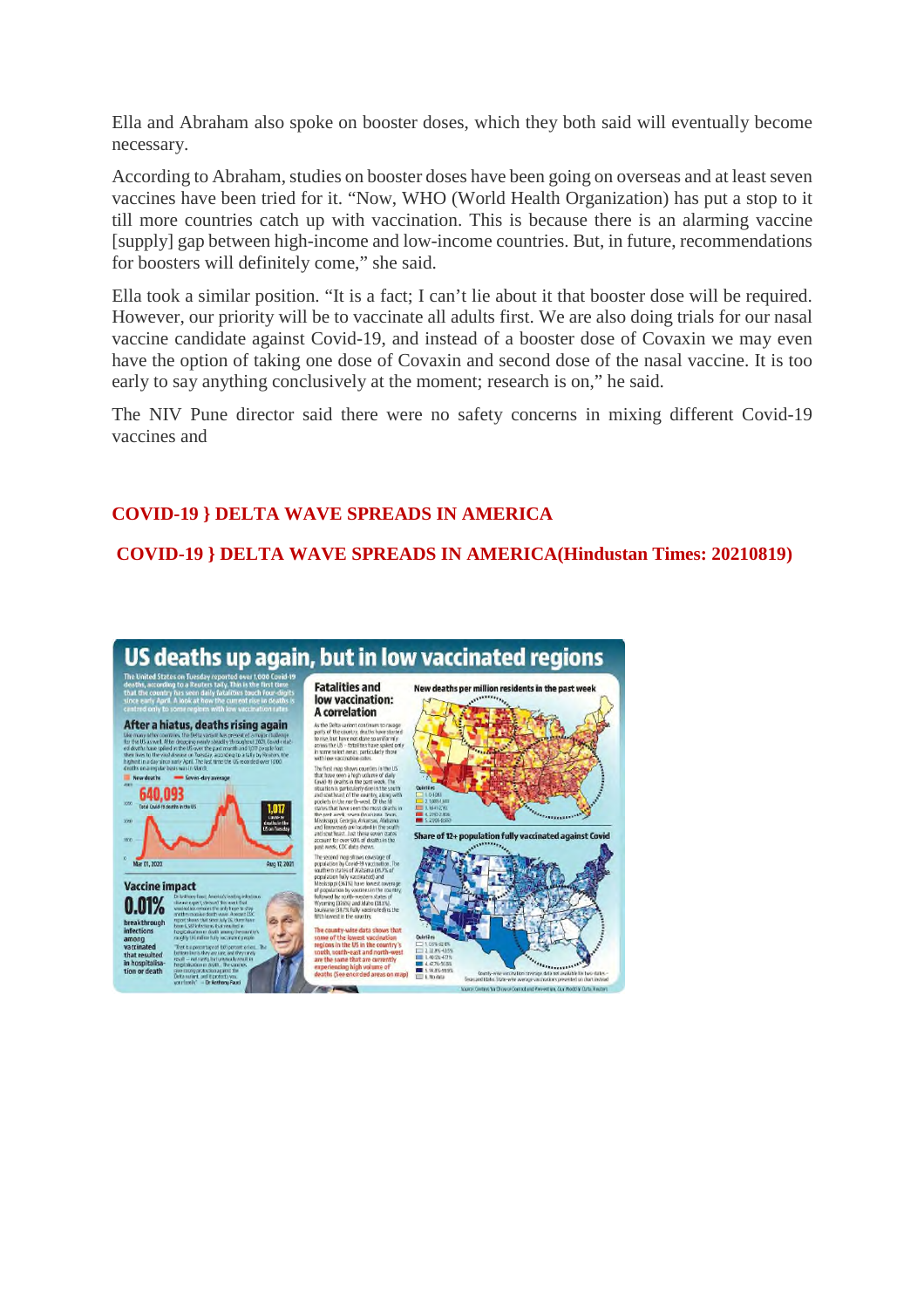# **13,451 healthcare workers used NIMHANS helpline during pandemic**

# **13,451 healthcare workers used NIMHANS helpline during pandemic: Health Ministry (The Hindu:20210819)**

https://www.thehindu.com/news/national/13451-healthcare-workers-used-nimhans-helplineduring-pandemic-health-ministry/article35875662.ece

Facility was set up anticipating the impact of COVID-19 on mental health

In over a year after it was established, the Health Ministry's COVID-19 mental health helpline number, set up through the National Institute of Mental Health

# **Myopia among childrenOphthalmologists (The Hindu: 20210819)**

# **Myopia among childrenOphthalmologists flag sharp rise in myopia among children**

https://www.thehindu.com/news/cities/chennai/ophthalmologists-flag-sharp-rise-in-myopiaamong-children/article35867517.ece

They advise limiting the use of gadgets, prescribe more playtime in the sun

Ophthalmologists have reported a sharp rise in myopia in children in the past year. Some doctors report as much as 25% rise in onset and 100% progression

# **WHO decision on Covaxin**

# **WHO decision on Covaxin EUA in September(The Hindu: 20210819)**

https://www.thehindu.com/sci-tech/health/who-decision-on-covaxin-eua-inseptember/article35865147.ece

A top vaccines official at the World Health Organization says the agency expects to make a decision in September on an emergency use authorisation for the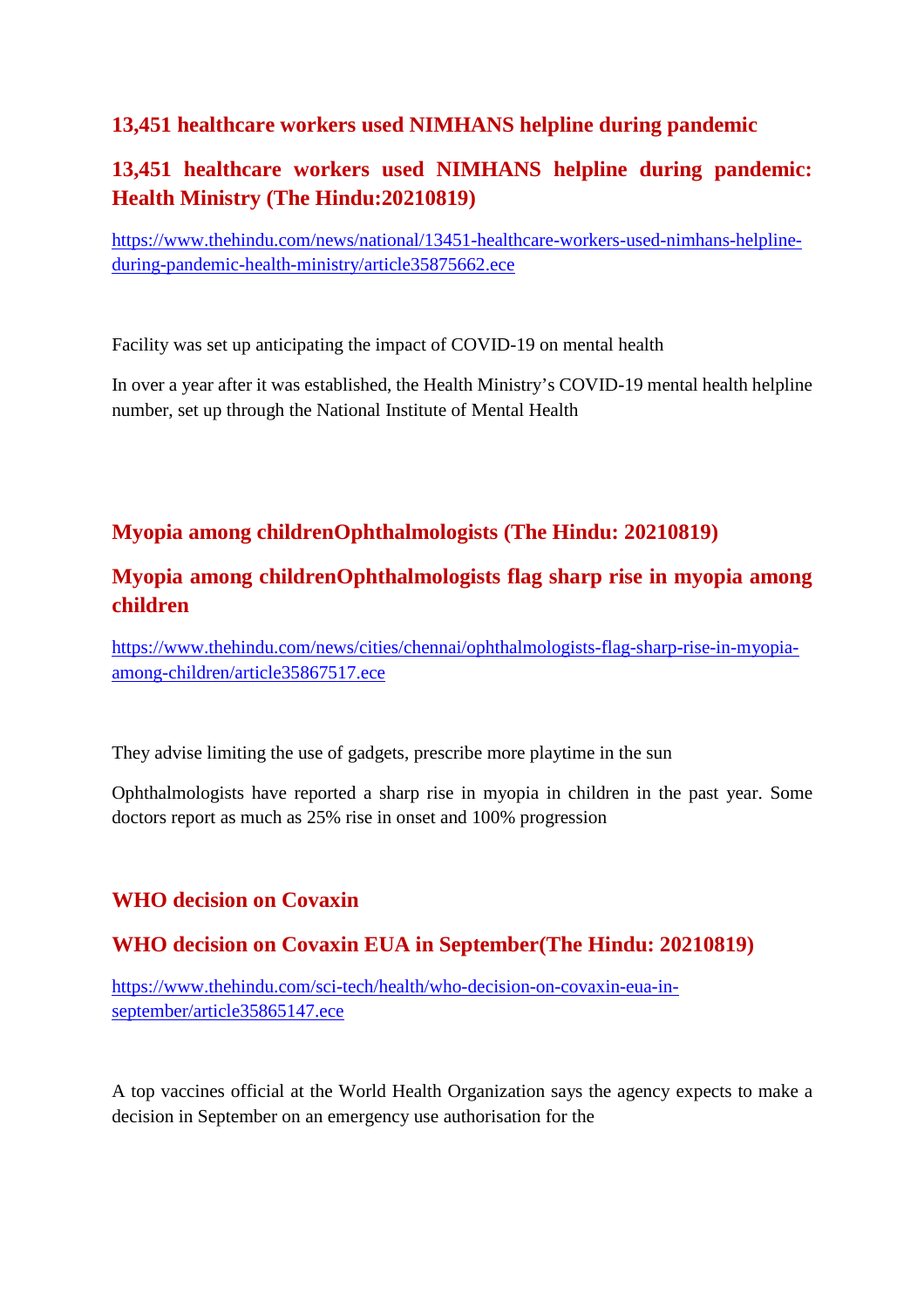#### **Corona patient (Hindustan: 20210819)**

https://epaper.livehindustan.com/imageview\_994326\_85738148\_4\_1\_19-08-2021 2 i 1 sf.html



 $\overline{ }$ 

# **Ayueshman Bharat (Hindustan: 20210819)**

https://epaper.livehindustan.com/imageview\_994326\_85740342\_4\_1\_19-08-2021\_2\_i\_1\_sf.html